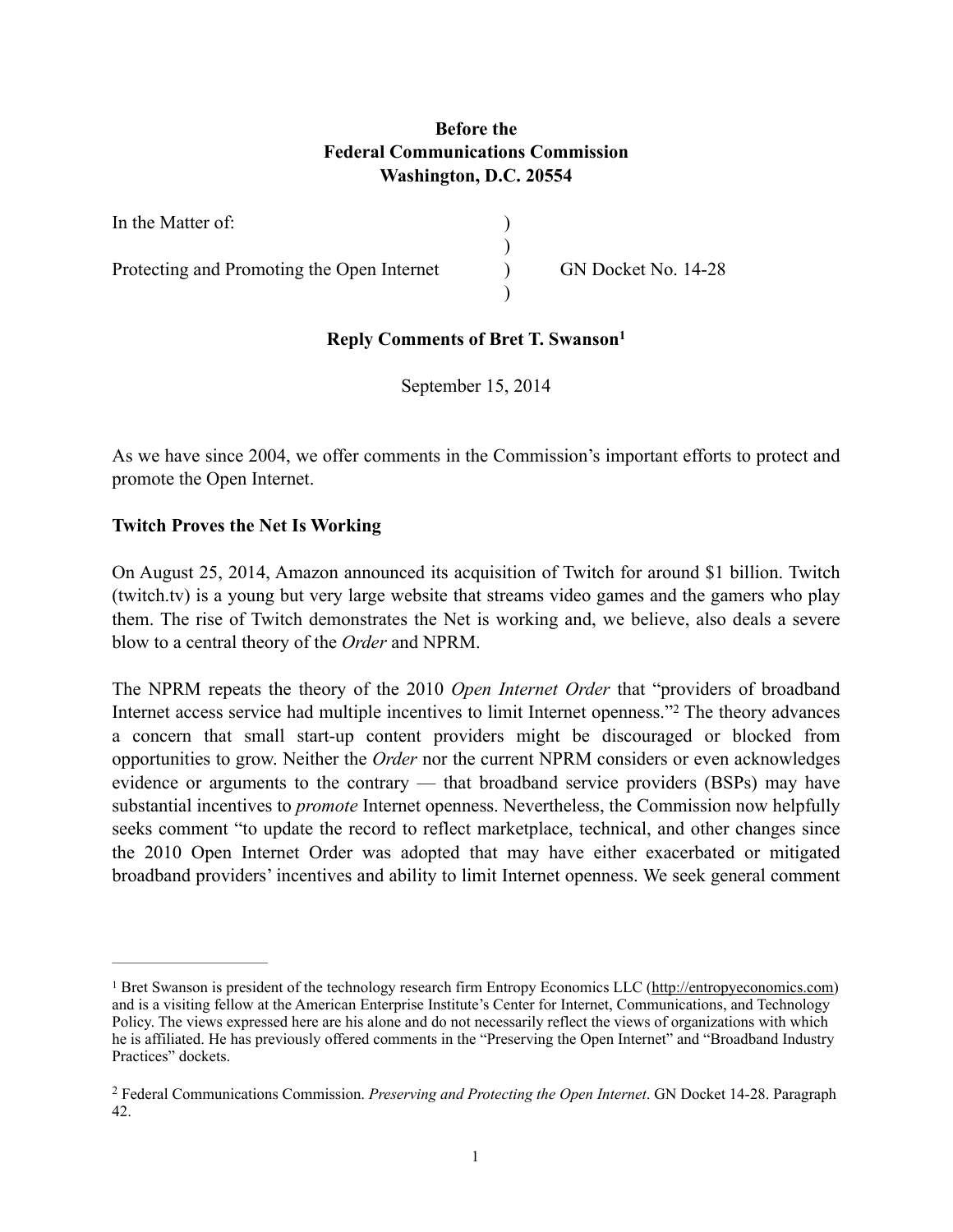on the Commission's approach to analyzing broadband providers' incentives and ability to engage in practices that would limit the open Internet."3

The continued growth of the Internet, and the general health of the U.S. Web, content, app, device, and Internet services markets — all occurring in the absence of Net Neutrality regulation — more than mitigate the Commission's theory of BSP incentives. While there is scant evidence for the theory of bad BSP behavior, there is abundant evidence that openness generally benefits all players throughout the Internet value chain. The Commission cannot ignore this evidence.

The rise of Twitch is a perfect example. *In three short years, Twitch went from brand new startup to the fourth largest single source of traffic on the Internet.* Google had previously signed a 4 term sheet with Twitch, but so great was the momentum of this young, tiny company, that it could command a more attractive deal from Amazon. At the time of its acquisition by Amazon, Twitch said it had 55 million unique monthly viewers (consumers) and more than one million broadcasters (producers), generating 15 billion minutes of content viewed a month.<sup>5</sup> According to measurements by the network scientist and Deepfield CEO Craig Labovitz, only Netflix, Google's YouTube, and Apple's iTunes generate more traffic.

The Commission's theory said providers of video content, because of the large bandwidth requirements compared to other content types, were especially vulnerable to bad BSP behavior. Twitch is just such an online video player, yet it achieved hyper-growth and spectacular financial success in the absence of Net Neutrality rules. A firm that didn't exist at the time of the 2010 *Order* is born and blossoms to become an Internet giant, courted by at least two of the world's very largest Internet companies — all in the short time that courts, commissions, and companies are haggling over the rules. This is just one of many pieces of evidence demonstrating start-up firms — specifically start-ups that consume massive amounts of bandwidth — are thriving on the Internet.

Another piece of recent evidence bolsters the case that BSPs have incentives to promote, and in fact maintain, openness. In the second quarter of 2014, *cable broadband subscribers for the first time ever outnumbered cable TV subscribers*.<sup>6</sup> Broadband is now not just the cable industry's *best* product, it is its *biggest* product. It is popular because consumers can access the diverse bounty of the Web and the Net, and subscribers are voting with their feet.

<sup>&</sup>lt;sup>3</sup> Id. Para 39.

[Swanson, Bret. "Amazon, Twitch, and the Title II Threat to Web Video." Forbes.com. September 5, 2014. http://](http://bit.ly/AMZNtwitchII) <sup>4</sup> bit.ly/AMZNtwitchII

<sup>&</sup>lt;sup>5</sup> ["Amazon.com to Acquire Twitch." August 25, 2014. http://phx.corporate-ir.net/phoenix.zhtml?c=176060&p=irol](http://phx.corporate-ir.net/phoenix.zhtml?c=176060&p=irol-newsArticle&ID=1960768) newsArticle&ID=1960768

<sup>&</sup>lt;sup>6</sup> See, for example, "The Internet Is Officially More Popular Than Cable In The U.S." Wired.com. August 15, 2014. <http://www.wired.com/2014/08/the-internet-is-now-officially-more-popular-than-cable-in-the-u-s/>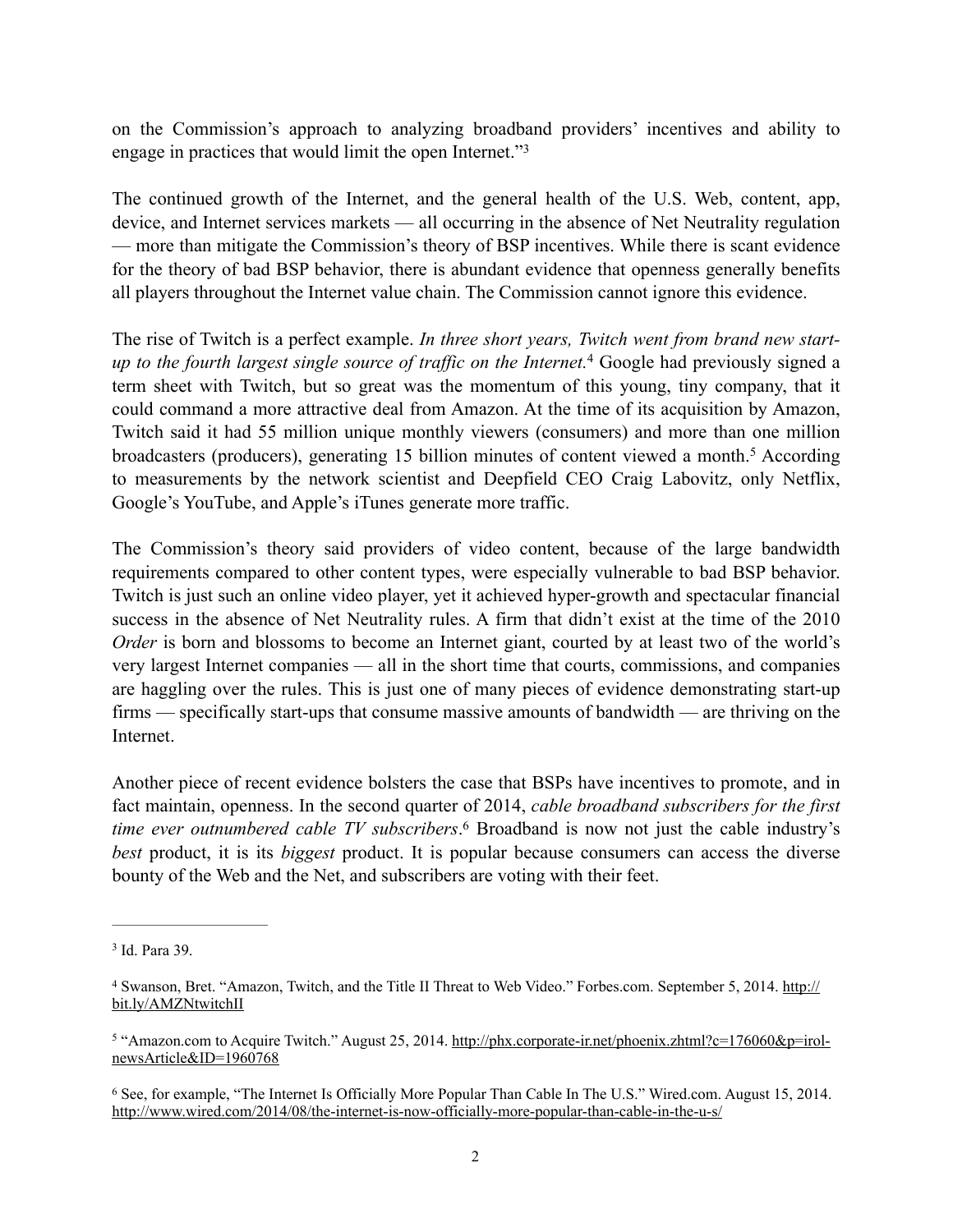The health of the Internet economy is a major blow to the theory. In an attempted rebuttal, the Commission might argue that although enforceable rules were not in place, BSPs were operating in an environment in which new rules were a possibility. This possibility, the Commission might assert, encouraged good behavior. Perhaps. Yet new rules to combat or discourage anticompetitive or anti-consumer behavior are always on the table. And many general laws and rules already exist to protect competition and consumers no matter the industry. The Perhaps the theory is far less powerful than the NPRM assumes.

The theory of future bad behavior continues to be just that. The Commission is grasping at "might be's." But the reality of a healthy Internet economy demonstrates the success of the open Internet every day. The Commission should more heavily weight the mountains of accumulating evidence that BSPs have major incentives to promote openness. Similarly, as evidence piles up against it, the Commission should discount its previous theory of BSP behavior. We may argue over the relative incentives for BSPs to constrain or promote Internet openness. But no legitimate rule making can ignore the substantial incentives in favor of openness.

Given the manifest success of the entire value chain, the Chairman's proposed case-by-case review process, under Section 706, is far preferable to the intrusive omni-regulatory regime of Title II.

### **Wireless Is Different**

The Commission has so far wisely chosen not to apply its heaviest Net Neutrality rules to wireless networks. But it has asked for comment on the proposal that it do so.

A new paper by Jeffrey H. Reed and Nishith D. Tripathi shows just how complex today's mobile networks are — and how they require even more intensive network management than wired networks.<sup>7</sup> It adds to the overwhelming testimony of the technical community that "wireless is different" and that wireless networks, businesses, and devices would be especially harmed by intrusive Net Neutrality rules.

The number of wireless devices is moving quickly past 10 billion connections. In several years, the Internet of Everything could grow to 30, 50, or even 100 billion devices, nearly all connected wirelessly.<sup>8</sup> The sheer numbers will only exacerbate the existing complexity of wireless networking. "From millisecond to millisecond," write Reed and Tripathi,

Reed, Jeffrey H. and Nishith D. Tripathi. "Net Neutrality and Technical Challenges of Mobile Broadband 7 [Networks." September 4, 2014. http://www.ctia.org/docs/default-source/default-document-library/net-neutrality](http://www.ctia.org/docs/default-source/default-document-library/net-neutrality-and-technical-challenges-of-mobile-broadband-networks-9.pdf)and-technical-challenges-of-mobile-broadband-networks-9.pdf

<sup>&</sup>lt;sup>8</sup> See, for example, Adam Thierer. "The Internet of Things and Wearable Technology: Unlocking the Next Wave of [Data-Driven Innovation." AEI-UNL-FCC Conference. September 11, 2014. http://www.aei.org/files/2014/09/12/](http://www.aei.org/files/2014/09/12/-thierer-final-internet-of-things-presentation_104713970943.pdf) thierer-final-internet-of-things-presentation\_104713970943.pdf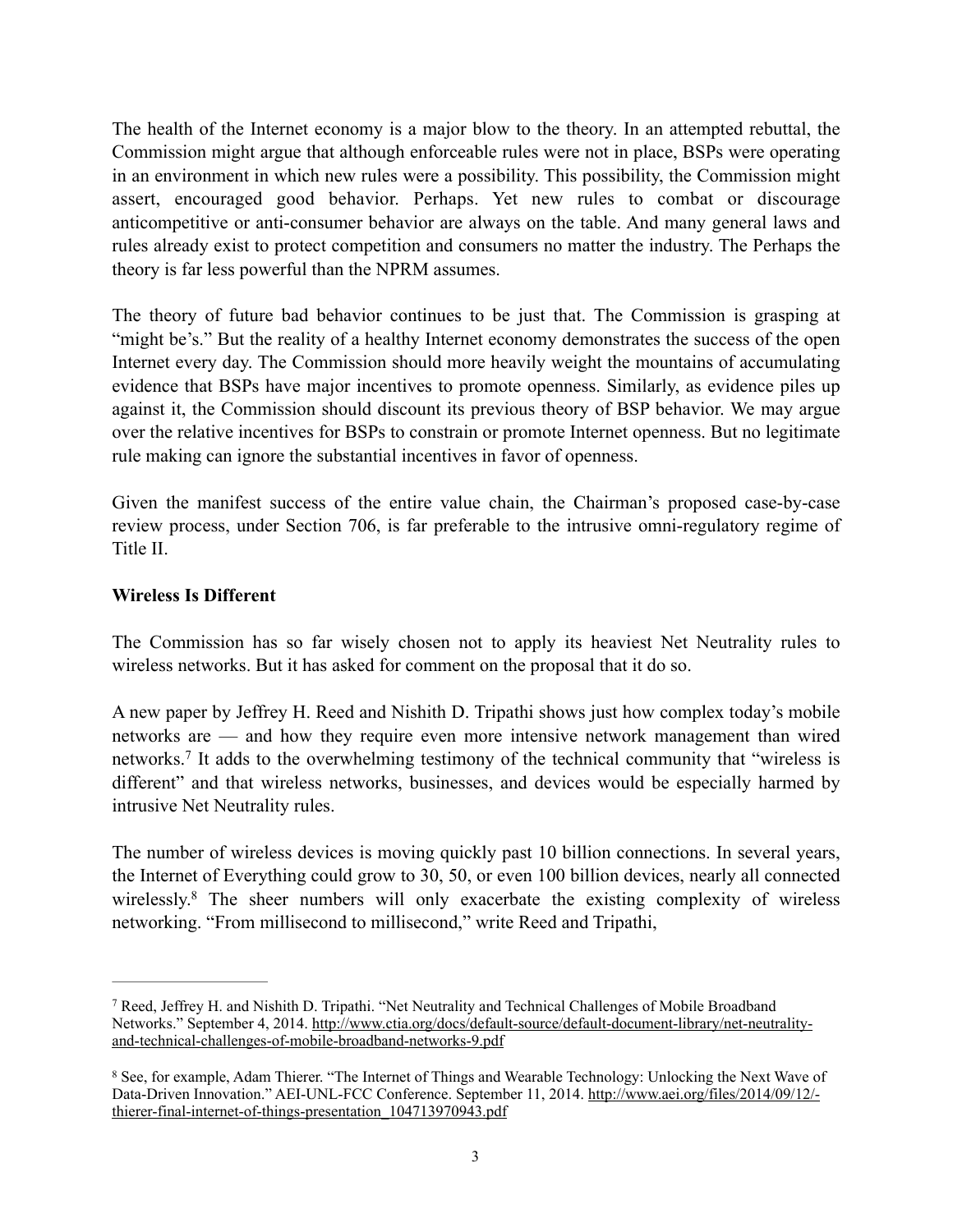handsets with differing capabilities, consumers with different usage patterns, applications that utilize different aspects and capabilities of both the handset and the network, and content consumption, including video, must be integrated with the network and managed adroitly to deliver a world-class broadband experience for the customer. Now imagine that millisecond to millisecond process happening while the consumer is in motion, while the handsets vary in capability (think flip-phone to smartphone), while the available network changes from 3G to 4G and from one available spectrum band to another, while traffic moves into and out of a cell sector, and while spectrum capacity is limited. This entire process — the integration of all these different variables — is unique to mobile broadband.<sup>9</sup>

Now imagine adding dozens of new types of devices to the network, generating and consuming many types of data, with varied capacity, latency, and jitter requirements. All interacting on and moving between networks using licensed and unlicensed spectrum. All posing increasingly intense challenges of radio interference and data congestion.

Like the example of Twitch, the mobile Internet is a demonstrable success story. It is, however, even more vulnerable to misguided regulation. The burden of proof is on those who would impose regulation to show that new rules would somehow improve wireless from its existing position of strength, and that new rules, contrary to the overwhelming witness of the technical community, would not harm the mobile arena.

#### **Netflix, Mozilla, and Title II 10**

Two of the most prominent and forceful advocates of new Internet regulation are Netflix, the movie and TV-show streaming firm, and Mozilla, maker of the Firefox web browser. Though differing on a few details, each organization has proposed regulating the Internet as a Title II monopoly telephone service.

We admire both organizations for their innovative contributions to the digital universe. Because they are leading the charge for the government to oversee the Internet as never before, however, it is important to understand — and to refute, where warranted — their positions. Here we select and scrutinize just a few of the technical and economic arguments and assertions from their firstround comments.

**Mozilla says: the FCC should "recognize a new type of service" — a so-called "remote delivery service," defined as the connection between an "edge provider" and a broadband ISP's subscriber. This downstream link would be regulated as a common carrier under Title II.**

<sup>&</sup>lt;sup>9</sup> Reed and Tripathi. p. 1.

<sup>&</sup>lt;sup>10</sup> This section is adapted from a recent analysis: Bret Swanson. "A closer look: Netflix, Mozilla, and Title II." TechPolicyDaily.com.<http://bit.ly/NFLX-MOZ-T2>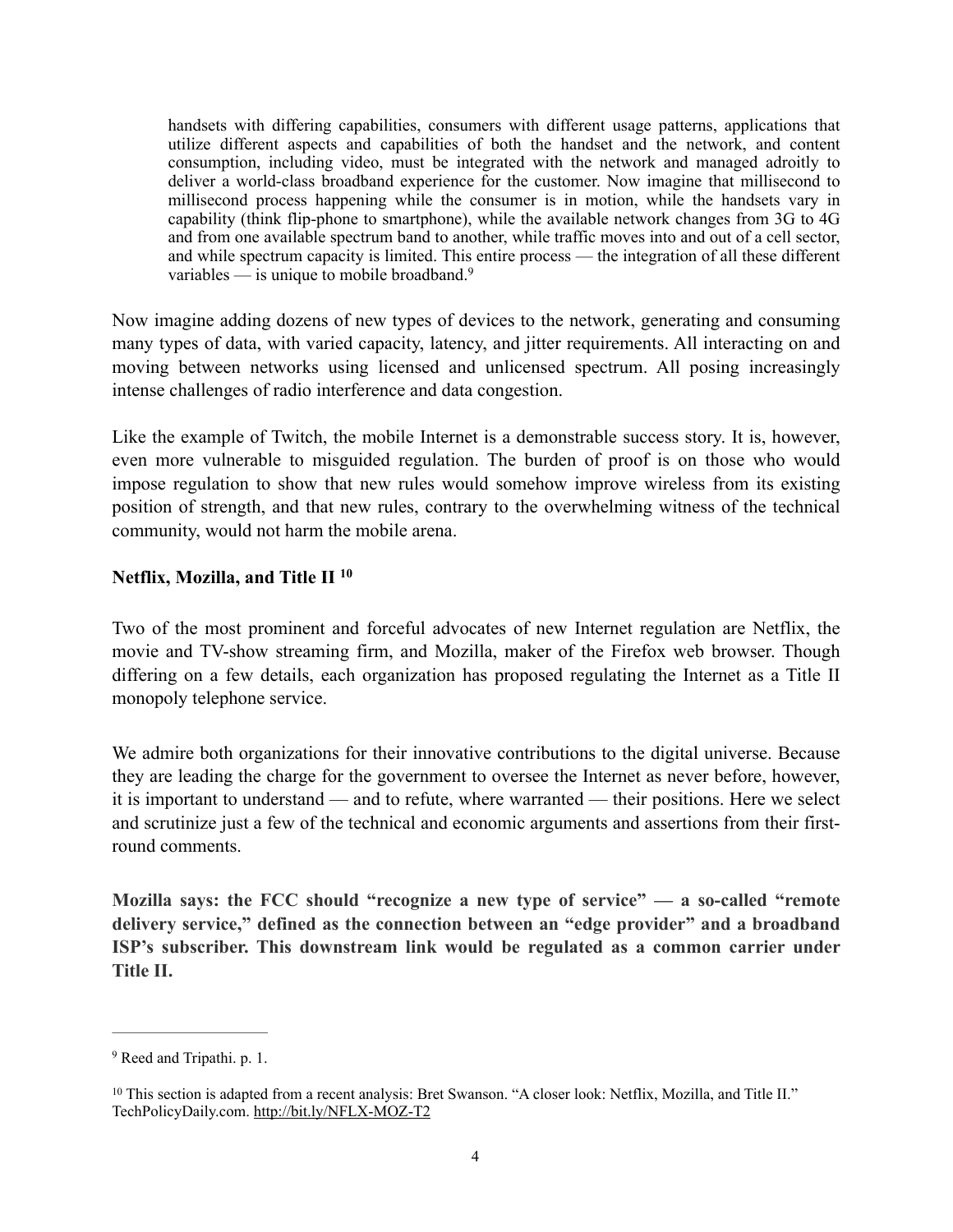Mozilla thinks defining a new remote delivery service can both avoid the fraught *re*classification of traditional broadband links and also wall off the rest of the Internet from the very real burdens of Title II. It seems to us not just a bad idea substantively, but too clever for its own good. For starters, in the many-to-many world that Mozilla describes, everyone is an edge provider in some sense. This makes it hard to avoid that, despite its best intentions, every network link will get swallowed up by Title II. Even Netflix says, correctly, that the "universe of potential edge providers is extremely heterogeneous."

Mozilla uses an analogy in which a "doorman in a high-end condominium" holds package deliveries for the condo residents. The broadband ISP is the doorman, in Mozilla's story, and his only job is to forward the packages to the residents. He may not charge the sender of the package to speed the delivery to Mrs. Smith on the 18th floor, nor can he threaten to slow down the package absent payment. But ISPs are not passive doormen or toll booth operators, and their broadband policy statements all commit not to degrade anyone's service. They invest \$60 billion in the U.S. each year to build networks, data centers, software, and services. The analogy isn't perfect, but an ISP is in reality more like FedEx. It takes a lot of money to build the infrastructure to transport packages, or bits, and customers pay for the service.

One of the motivations behind Mozilla's "remote delivery service" definition, it says, is to protect everyone else in the ecosystem from the ravages of Title II. Such an admission is a deep self-indictment. It is difficult to see how the proposal is anything more than a tool to regulate one's business rivals and/or suppliers — a decidedly non-neutral policy.

**Mozilla says: a determination that bans prioritization "would not prevent network operators from seeking new revenue models, or enabling services that require higher standards for delivery. It would instead require these services to be separated from the access service and structured as specialized services. So long as such services do not generate congestion or degrade traffic for the access service, they would fall outside the scope of Title II classification proposed in the Mozilla petition."**

The 2010 Open Internet rules addressed this point and made room for specialized or managed services outside the scope of net neutrality. We suppose this is better than not allowing room for special services that might require higher levels of capacity, or lower latency tolerances, or other premium options. We addressed this carve out idea in [Reply Comments in November of 2010](http://bit.ly/1hKulOB):

*"The Commission should consider several unintended consequences of moving down the path of explicitly defining, and then exempting, particular 'specialized' services while choosing to regulate the so-called 'basic,''best-effort,' or 'entry level''open Internet.'* 

*"Regulating the 'basic' Internet but not 'specialized' services will surely push most of the network and application innovation and investment into the unregulated sphere. A*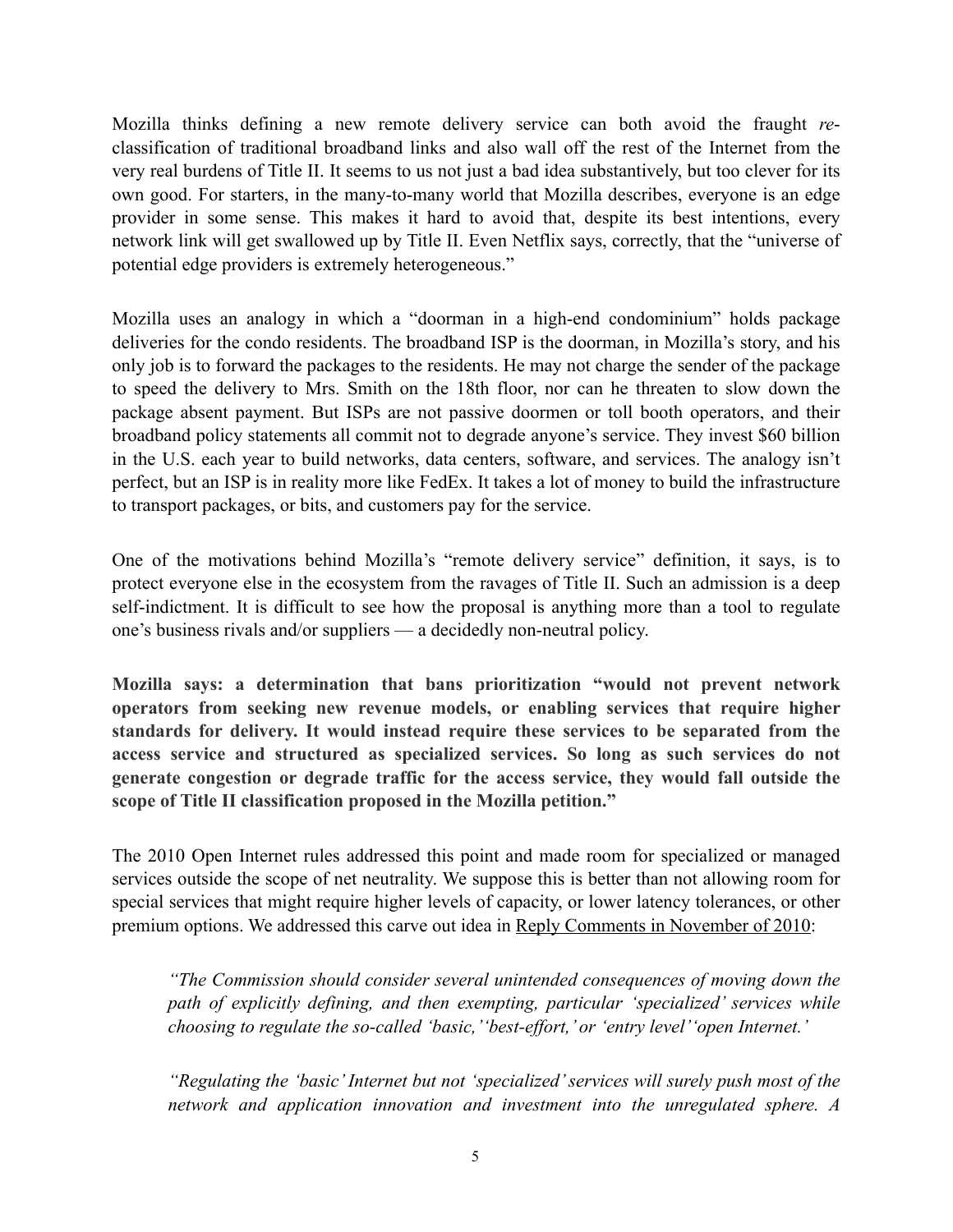*'specialized' exemption, although far preferable to a Net Neutrality world without such an exemption, would tend to incentivize both CAS [content, application, and service] providers and ISP service providers to target the 'specialized' category and thus shrink the scope of the 'open Internet.'* 

*"In fact, although specialized services should and will exist, they often will interact with or be based on the 'basic' Internet. Finding demarcation lines will be difficult if not impossible. In a world of vast overlap, convergence, integration, and modularity, attempting to decide what is and is not 'the Internet' is probably futile and counterproductive. The very genius of the Internet is its ability to connect to, absorb, accommodate, and spawn new networks, applications and services. In a great compliment to its virtues, the definition of the Internet is constantly changing.* 

*"Moreover, a regime of rigid quarantine would not be good for consumers. If a CAS provider or ISP has to build a new physical or logical network, segregate services and software, or develop new products and marketing for a specifically defined 'specialized' service, there would be a very large disincentive to develop and offer simple innovations and new services to customers over the regulated 'basic' Internet. Perhaps a consumer does not want to spend the extra money to jump to the next tier of specialized service. Perhaps she only wants the service for a specific event or a brief period of time. Perhaps the CAS provider or ISP can far more economically offer a compelling service over the 'basic' Internet with just a small technical tweak, where a leap to a full-blown specialized service would require more time and money, and push the service beyond the reach of the consumer. The transactions costs of imposing a 'specialized' quarantine would reduce technical and economic flexibility on both CAS providers and ISPs and, most crucially, on consumers.* 

*"Or, as we wrote in our previous Reply Comments about a related circumstance, 'A prohibition of the voluntary partnerships that are likely to add so much value to all sides of the market – service provider, content creator, and consumer – would incentivize the service provider to close greater portions of its networks to outside content, acquire more content for internal distribution, create more closely held "managed services" that meet the standards of the government's "exclusions," and build a new generation of larger, more exclusive "walled gardens" than would otherwise be the case. The result would be to frustrate the objective of the proceeding. The result would be a less open Internet.'* 

*"It is thus possible that a policy seeking to maintain some pure notion of a basic 'open Internet' could severely devalue the open Internet the Commission is seeking to preserve."*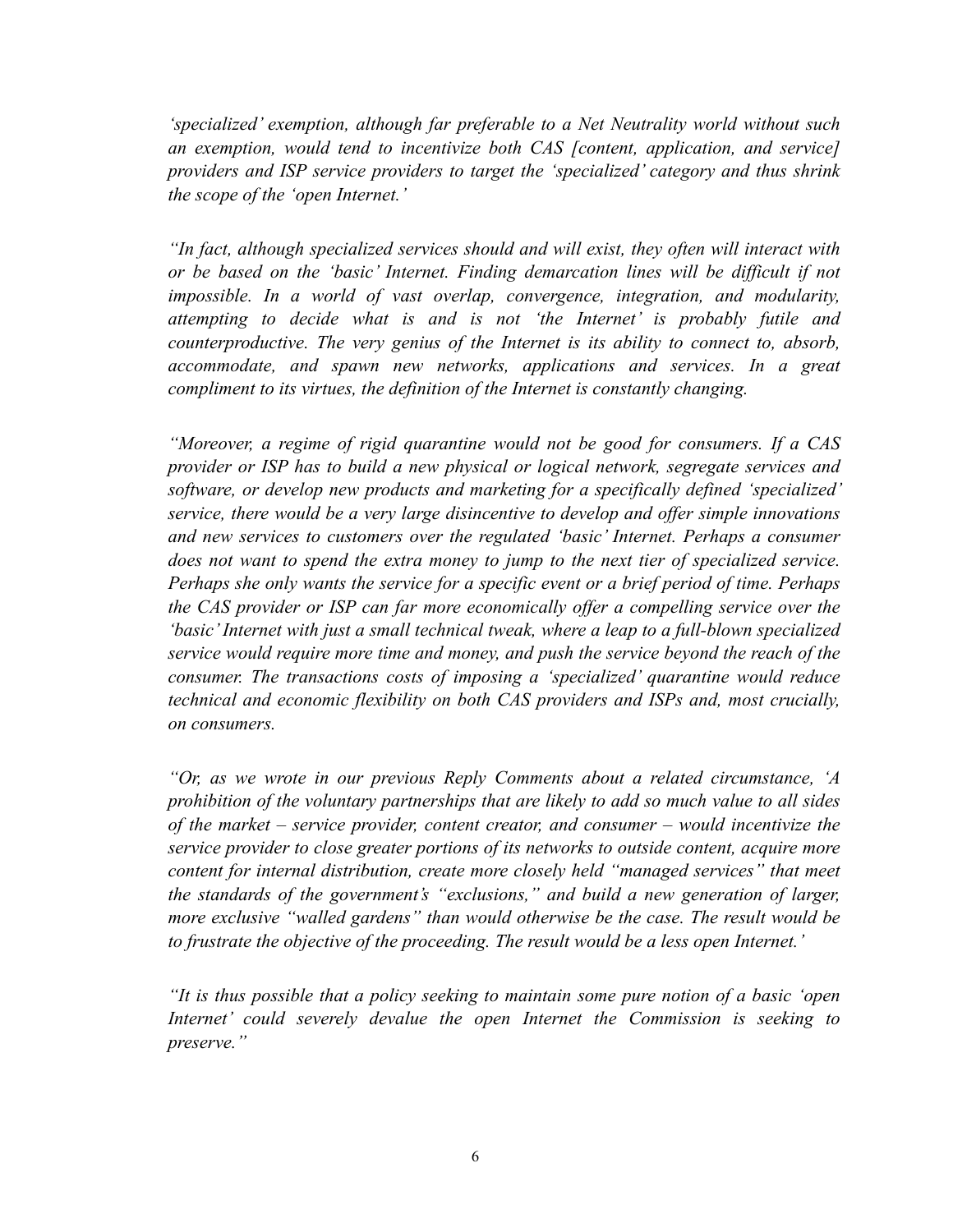**Mozilla says: it urges "the Commission to ban paid prioritization and to apply the same open Internet rules to mobile wireless access services as to fixed services."**

Even technicians who have supported robust net neutrality regulation say applying the rules to wireless would be a mistake. The 2010 Open Internet rules exempted wireless. And for good reason. Wireless is a tricky and constrained environment. Wireless technologies use all sorts of prioritization schemes to ration capacity on what are shared networks. Mozilla says it would allow for reasonable network management techniques. But a host of other technical and commercial arrangements could be put in jeopardy. For example, what about "sponsored data" plans where content firms like ESPN could subsidize a user? In January, AT&T announced a sponsored data template, and in the past month T-Mobile has partnered with several digital music providers. The Mozilla and Netflix proposals could ban such partnerships that provide value to all three parties — consumer, network, and content provider.

**Mozilla says: "To contend that edge providers offer nothing of value to access service providers would go against the Commission's core broadband tenets as well as common sense."**

No one contends this.

**Mozilla says: failure to enact its favored policy could produce "an outcry from public interest organizations and technology companies citing promises that were broken."**

This is an odd justification for a push to regulate a healthy industry.

**Netflix says: "There can be no doubt that Verizon owns and controls the interconnections that mediate how fast Netflix servers respond to a Verizon Internet access customer's request."**

This is false. As Netflix correctly notes just paragraphs before, "It is called the *Inter*-net for a reason. That is, the *Inter*-net comprises interconnections between many autonomous networks" An inter-connection between two networks means precisely that the two "autonomous" networks have agreed to terms to connect. By its nature, no single entity "owns and controls the interconnections." It is a partnership. The journey of an Internet data packet, or stream of many packets, moreover, usually takes place over multiple networks, thus traversing several interconnections. In fact, factors *outside* the ownership and control of last mile ISPs are often [most crucial to the quality and speed of Netflix streams \(see "Netflix and the Net Neutrality](http://onforb.es/1rH7vsl)  Promotional Vehicle").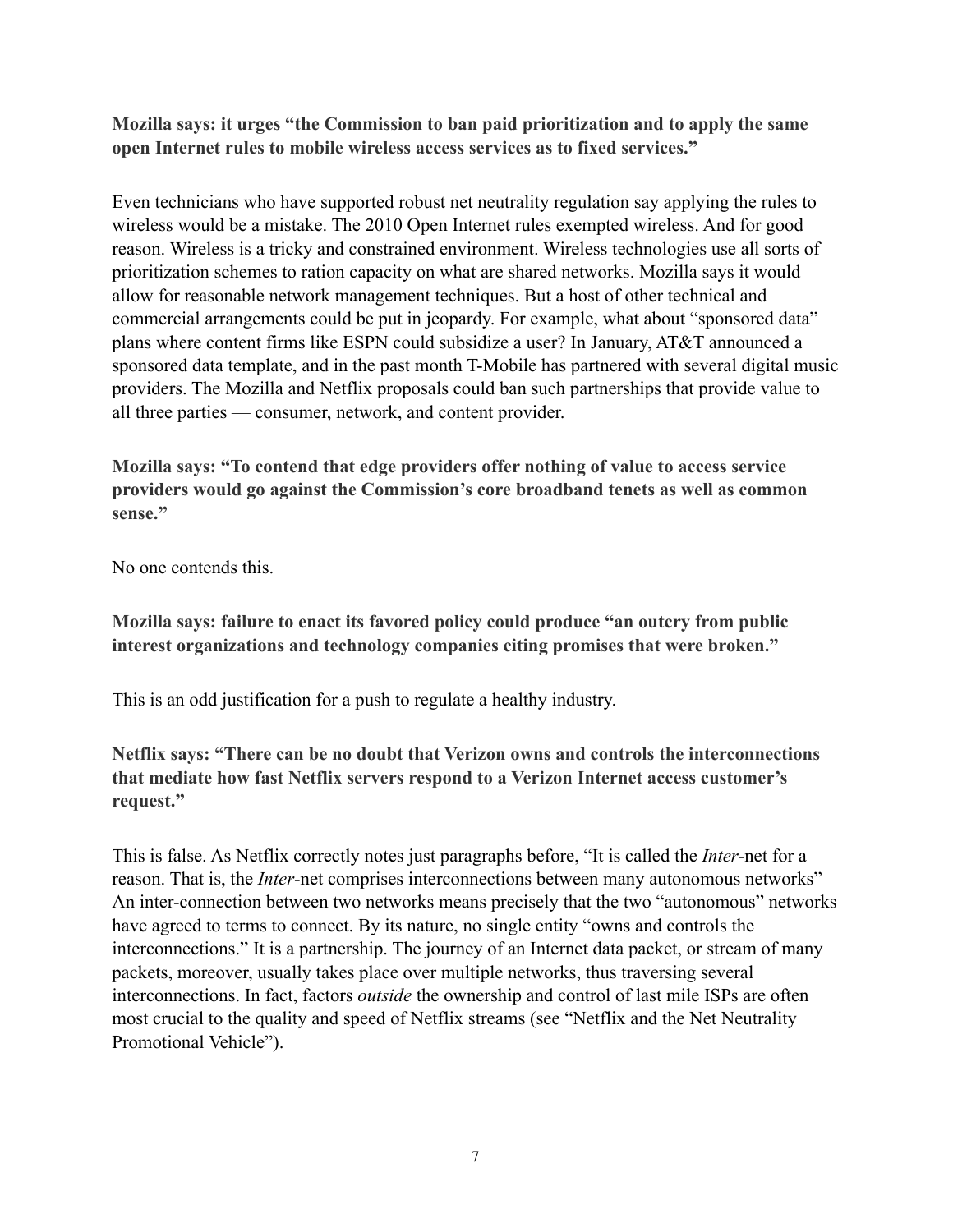**Netflix says: "ISPs, not online content providers, set the universe of available pathways into their networks."**

This is only partially true. Yes, ISPs determine with whom they interconnect. But the existence of other successful networks sets the universe of possible pathways, and the economics and culture of the Net mean broadband ISPs want their customers to reach as much content as possible, so ISPs in general want to connect to lots of other networks. Regardless, Netflix has often *chosen* to use congested pathways into the broadband ISPs, even though a large number of other well known, capacious pathways (CDNs, transit providers) were also available. In most of the cases when Netflix's service seemed slow, it was these poor network architecture choices that caused deterioration in "how fast Netflix servers respond[ed]" to an "Internet access customer's request."

**Netflix says: "There is still one and only one way to reach Comcast's subscribers: through Comcast."**

Netflix similarly has a monopoly in the market of Netflix customers.

**Netflix says: "Prioritization has value only in a congested network." The ability to prioritize "creates a perverse incentive for ISPs to forego network upgrades in order to give prioritization value." And in a similar vein, "Prioritization is inherently a zero-sum practice."**

First, it must be said that paid priority is getting far too much attention. It's not really the key question. We may use prioritization techniques for some applications in the future — HD video conferencing, gaming, remote medical procedures — but most broadband ISPs do not today prioritize much, if any, traffic on their last mile access links. It's just not the central point of contention so many have made it to be.

Second, priority is a commonplace concept. It's true, in a world of unlimited supply, priority doesn't matter. In the real world, it does. We prioritize in every business setting, and in everyday life. We certainly prioritize on the Internet. Voice over IP packets get tagged. Websites and online video providers use content delivery networks (CDNs) for faster delivery. Financial firms build direct fiber links to speed stock market trades. The examples are endless: FedEx's next morning delivery versus three-day ground. First class versus coach. Airplane versus automobile. Now versus later. It's crucial that we're allowed to pay more — and that we're allowed to pay less when we don't want or need immediacy.

Third, the argument is a bit circular. And it's not supported by good economics. The theory is that ISPs will offer an increasingly dilapidated product to consumers so that they can charge